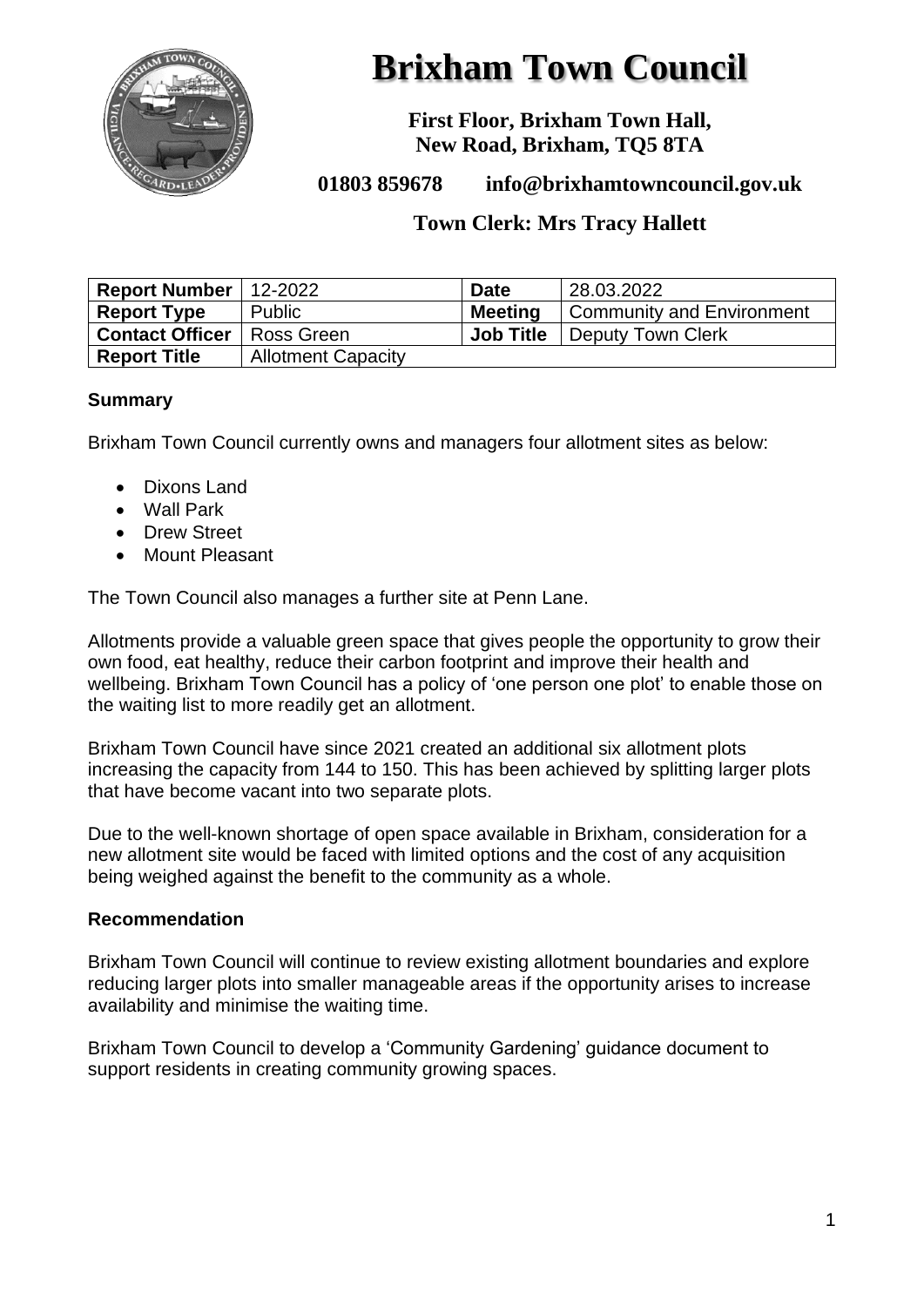# **Supporting Information**

# **Waiting List**

Actual waiting times cannot be predicted. The waiting time depends on plots becoming available when current holders give up their plots. The Town Council have 46 residents waiting for allotment plots currently. Potential tenants are added to the waiting list on a first come, first served basis. Residents who make applications for allotment plots are encouraged to consider each of the Town Council sites as this reduces their waiting time. The fact that some residents will be on a waiting list for more than one allotment site is reflected in the data below:

# **Dixons Land**

- Waiting time: approximately three months.
- People on waiting list: 6

#### **Wall Park**

- Waiting time: approximately eight weeks.
- People on waiting list: 12

#### **Drew Street**

- Waiting time: approximately two years.
- People on waiting list: 32

#### **Mount Pleasant**

- Waiting time: approximately four years\*.
- People on waiting list: 5

#### **Penn Lane**

- Waiting time: approximately two years\*.
- People on waiting list: 17

\*The longest waiting resident for these allotment sites have been offered alternative plots on different sites but have not taken up those offers.

## **Community Growing Spaces**

This is about using space within the community for growing fruit and vegetables. Community growing is for everyone and the Town Council can support residents wishing to grow their own fruit or vegetables to access a range of opportunities to do just that. Growing should be accessible, affordable and allow our community to use urban spaces creatively. A guidance document created by the Town Council would offer advice on choosing a location, security, obtaining permission, finance and fundraising, and health and safety.

Brixham has a number of wonderful volunteers that successfully tend areas of planting across the town for residents to enjoy. There may be other residents in Brixham who would be willing and able to create gardens or vegetable plots in the town.

Community-based growing activity happens in different forms. They can range from a few square metres to a park-sized area and can take place in the grounds of churches and public-sector buildings, schools and nurseries, land around police stations or health centres and public parks or greenspaces.